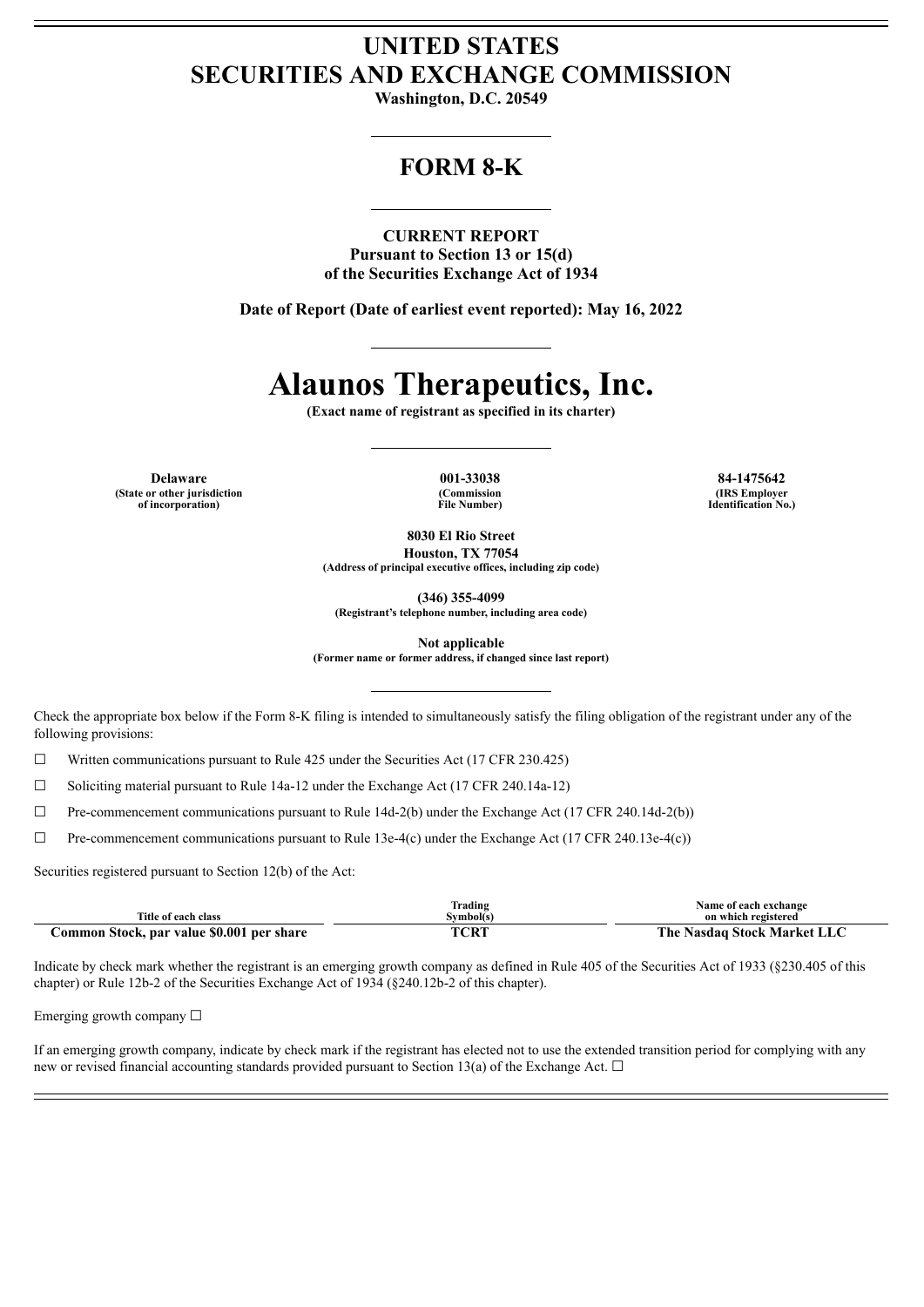### **Item 2.02 Results of Operations and Financial Condition.**

On May 16, 2022, Alaunos Therapeutics, Inc. issued a press release announcing its financial condition and results of operations for the three months ended March 31, 2022. A copy of the press release is furnished as Exhibit 99.1 to this Current Report on Form 8-K.

The information contained in this Item 2.02, including Exhibit 99.1, is being "furnished" and shall not be deemed "filed" for purposes of Section 18 of the Securities Exchange Act of 1934, as amended (the "Exchange Act"), or otherwise subject to the liability of that Section or Sections 11 and 12(a)(2) of the Securities Act of 1933, as amended (the "Securities Act"). The information contained in this Item 2.02, including Exhibit 99.1, shall not be incorporated by reference into any registration statement or other document pursuant to the Securities Act or into any filing or other document pursuant to the Exchange Act, except as otherwise expressly stated in any such filing.

#### **Item 9.01 Financial Statements and Exhibits.**

(d) Exhibits.

| <b>Exhibit No.</b> | <b>Description</b>                                                           |  |
|--------------------|------------------------------------------------------------------------------|--|
| 99.1               | Press Release of Alaunos Therapeutics, Inc., dated May 16, 2022.             |  |
| 104                | Cover Page Interactive Data File (embedded within the Inline XBRL document). |  |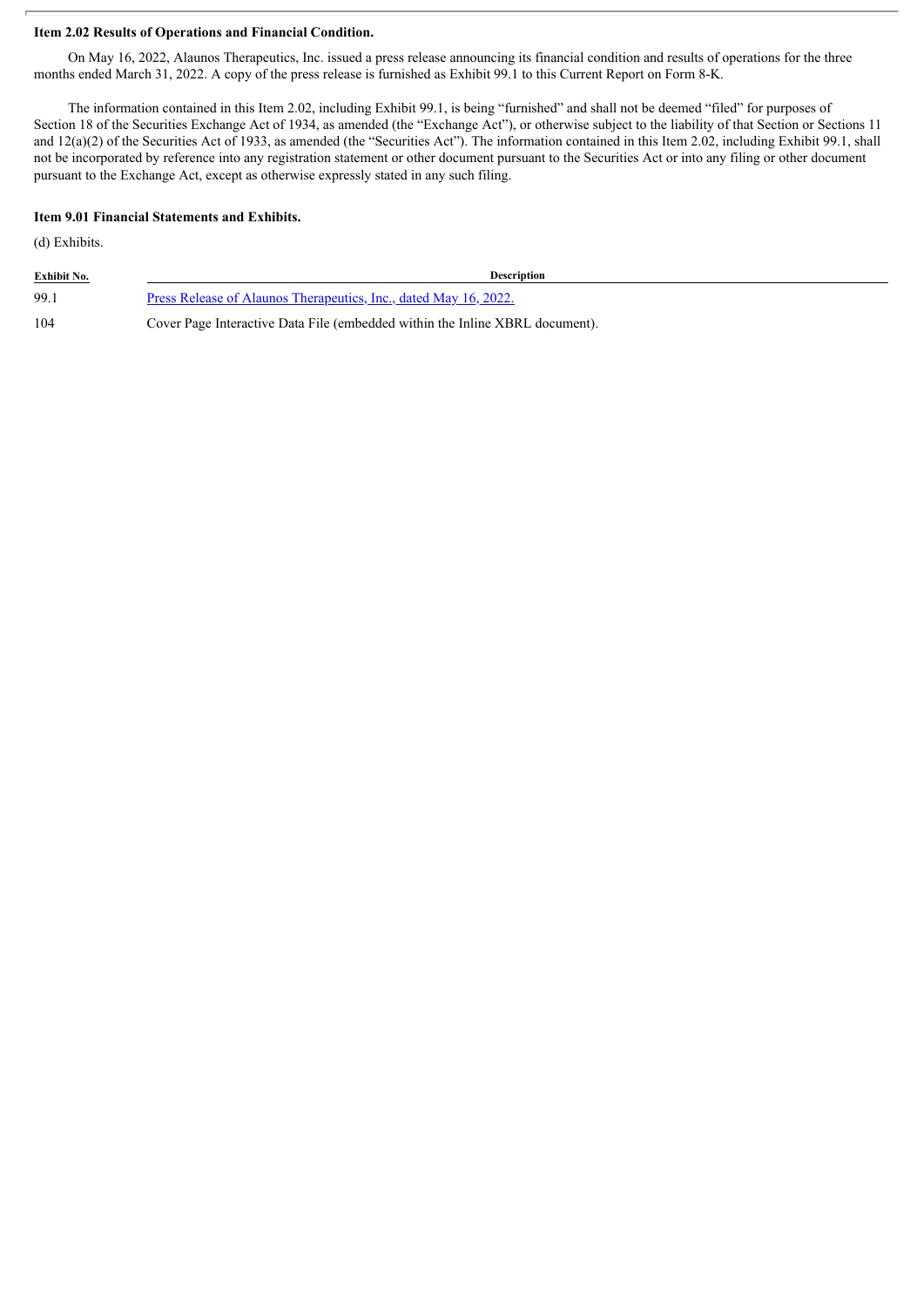## **SIGNATURES**

Pursuant to the requirements of the Securities Exchange Act of 1934, the registrant has duly caused this report to be signed on its behalf by the undersigned hereunto duly authorized.

Alaunos Therapeutics, Inc.

Date. May 16, 2022 By: /s/ Melinda Lackey

Name: Melinda Lackey Title: Senior Vice President, Legal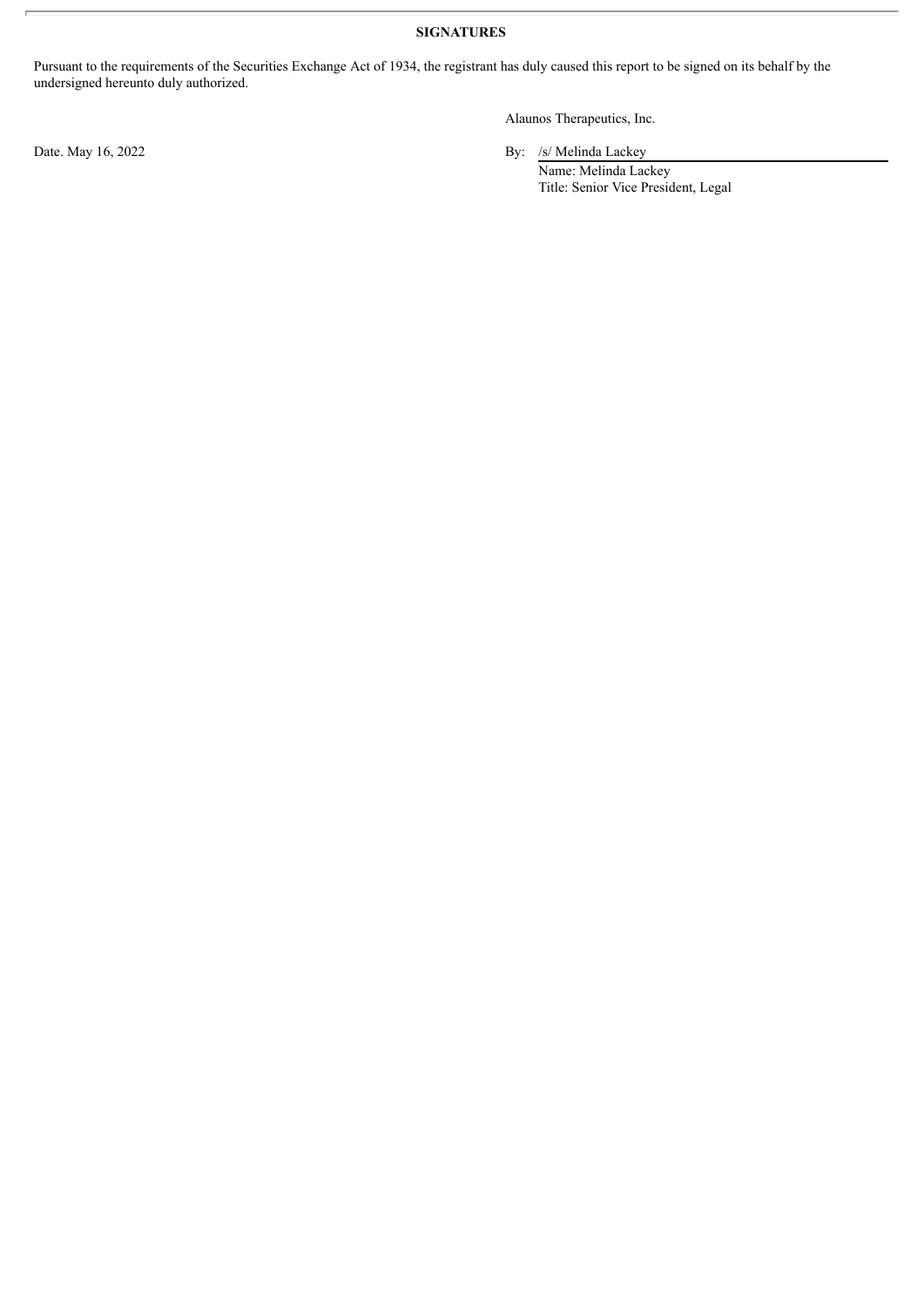<span id="page-3-0"></span>

#### **Alaunos Therapeutics Reports First Quarter 2022 Financial Results**

Successfully dosed first patient in TCR-T Library Phase 1/2 trial targeting KRAS, TP53 and EGFR mutations across six solid tumor indications

Will present preclinical data today at the ASGCT 25th Annual Meeting highlighting the potential of mbIL-15 as a potent and more durable TCR-T cell *therapy*

Will present a trial in progress poster for the TCR-T Library Phase 1/2 trial at the 2022 ASCO Annual Meeting being held from June 2-6, 2022, in *Chicago, IL*

**HOUSTON, May 16, 2022** – Alaunos Therapeutics, Inc. ("Alaunos" or the "Company") (Nasdaq: TCRT), a clinical-stage oncology-focused cell therapy company today announced financial results for the first quarter ended March 31, 2022.

"Dosing of the first patient in our TCR-T Library Phase 1/2 trial speaks to the dedication of our entire team and reaffirms our commitment to execution. We are working to continue enrolling patients in the trial and expect to provide an initial look at data later this year," commented Kevin S. Boyle, Sr., Chief Executive Officer. "We are honored to have two posters supporting our TCR-T platform targeting solid tumors at the upcoming ASGCT and ASCO conferences. We believe we have positioned Alaunos for success and look forward to continued progress."

#### **Recent Developments and Upcoming Milestones**

**TCR-T Library Trial:** In May 2022, the Company announced that it had dosed the first patient with non-viral TCR-T cells in its TCR-T Library Phase 1/2 trial targeting KRAS, TP53, and EGFR mutations across six solid tumor indications. This is a major milestone for Alaunos as it also represents the first clinical product manufactured and administered to a patient using the Company's in house cGMP manufacturing facility.

The study is being conducted at The University of Texas MD Anderson Cancer Center and is an open label, dose escalation study, with patients to be treated in one of three dosing cohorts:  $5x109$ ,  $4x1010$ , or  $1x1011$  TCR-T cells. The trial is enrolling patients with non-small cell lung, colorectal, endometrial, pancreatic, ovarian, and bile duct cancers that have a matching human leukocyte antigen (HLA) and hotspot mutation pairing in Alaunos' TCR-T library. The main study objectives are to define the maximum tolerated dose, recommended phase 2 dose and safety profile. The Company will present a trial in progress poster at the 2022 American Society of Clinical Oncology (ASCO) Annual Meeting and expects to report initial data in the second half of 2022. Additional information about the study is available at www.clinicaltrials.gov using the identifier: NCT05194735.

Presenting preclinical data supporting membrane bound IL-15 (mbIL-15) at the American Society of Gene & Cell Therapy (ASGCT) 25th **Annual Meeting:** Today, the Company will present preclinical data for its mbIL-15 program at the ASGCT 25th Annual Meeting. The poster titled, "Stem-cell memory TCR-T cells targeting hotspot EGFR, KRAS and p53 neoantigens generated through co-expression of membrane-bound *Interleukin-15"* highlights the potential of mbIL-15 to establish long-lived tumor-specific TCR-T cells. The Company intends to file an IND application for this program in the second half of 2023.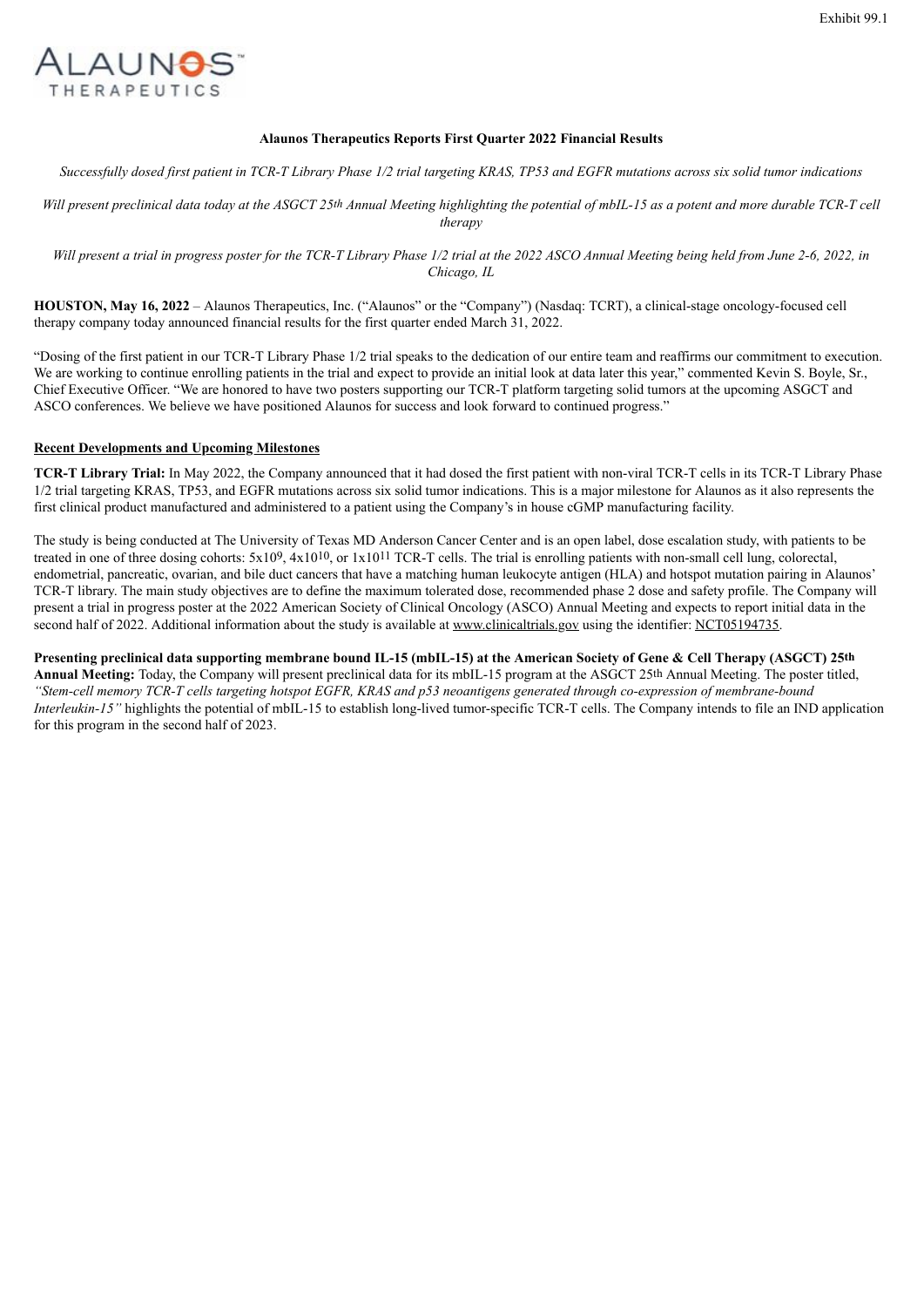#### **First Quarter Ended March 31, 2022 Financial Results**

**Research and Development Expenses:** Research and development expenses were \$5.6 million for the first quarter of 2022, compared to \$13.3 million for the first quarter of 2021, a decrease of approximately 58%. The decrease was primarily due to lower program-related costs as a result of the winding down of our IL-12 and CAR-T programs and lower employee related expenses due to our reduced headcount following our strategic restructuring event in the third quarter of 2021.

**General and Administrative Expenses:** General and administrative expenses were \$3.5 million for the first quarter of 2022, compared to \$8.2 million for the first quarter of 2021, a decrease of approximately 57%. The decrease was primarily due to lower employee related expenses due to our reduced headcount following our strategic restructuring event in the third quarter of 2021 and a decrease in consulting and professional services expenses.

**Net Loss:** Net loss was \$9.8 million, or \$(0.05) per share, for the first quarter of 2022, compared to a net loss of \$21.6 million, or \$(0.10) per share, for the same period in 2021.

**Cash and Cash Equivalents:** As of March 31, 2022, Alaunos had approximately \$68.3 million in cash and cash equivalents. The Company anticipates its cash runway will be sufficient to fund operations into the second quarter of 2023. Operating cash burn for the first quarter of 2022 was \$7.8 million compared to \$15.3 million in the first quarter of 2021, a decrease of \$7.5 million or 49%.

#### **Conference Call and Webcast**

The conference call can be accessed by dialing 844-309-0618 (United States) or 661-378-9465 (International) with the conference code 2495623. A live webcast may be accessed using the link here, or by visiting the "Investors" section of the Alaunos website at www.alaunos.com. After the live webcast, the event will be archived on the Company's website for approximately 30 days after the call.

#### **About Alaunos Therapeutics**

Alaunos is a clinical-stage oncology-focused cell therapy company, focused on developing T-cell receptor (TCR) therapies based on its proprietary, non-viral *Sleeping Beauty* gene transfer technology and its TCR library targeting shared tumor-specific hotspot mutations in key oncogenic genes including KRAS, TP53 and EGFR. The Company has clinical and strategic collaborations with The University of Texas MD Anderson Cancer Center and the National Cancer Institute. For more information, please visit www.alaunos.com.

#### **Forward-Looking Statements Disclaimer**

This press release contains forward-looking statements as defined in the Private Securities Litigation Reform Act of 1995, as amended. Forward-looking statements are statements that are not historical facts, and in some cases can be identified by terms such as "may," "will," "could," "expects," "plans," "anticipates," "believes" or other words or terms of similar meaning. These statements include, but are not limited to, statements regarding the Company's business and strategic plans, the Company's cash runway, and the timing of the Company's research and development programs, including the anticipated dates for filing INDs, enrolling and dosing patients in and the expected timing and forums for announcing preclinical data and results from the Company's clinical trials. Although the management team of Alaunos believes that the expectations reflected in such forward-looking statements are reasonable, investors are cautioned that forward-looking information and statements are subject to various risks and uncertainties,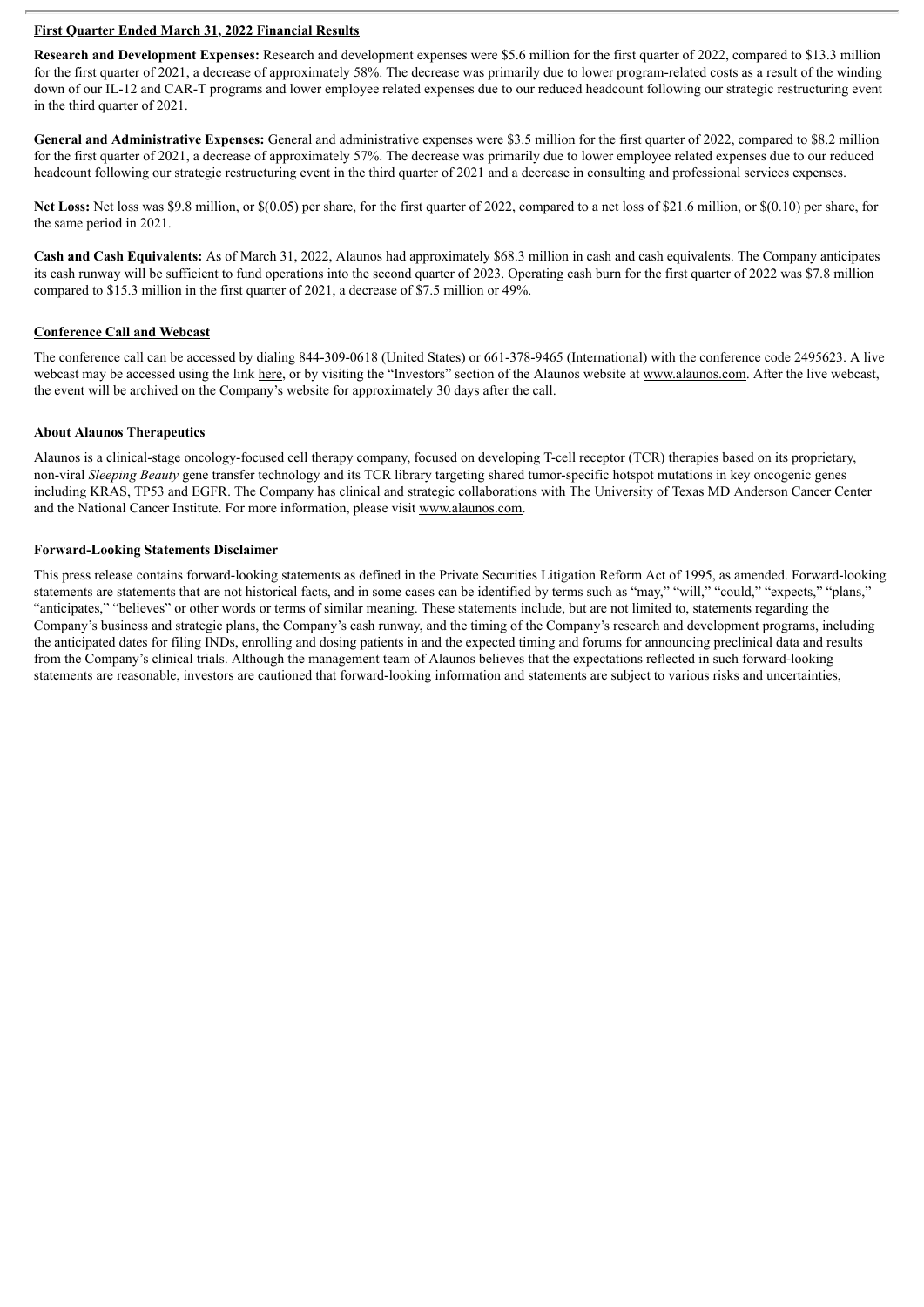many of which are difficult to predict and generally beyond the control of Alaunos, that could cause actual results and developments to differ materially from those expressed in, or implied or projected by, the forward-looking information and statements. These risks and uncertainties include, among other things, changes in the Company's operating plans that may impact its cash expenditures; the uncertainties inherent in research and development, future clinical data and analysis, including whether any of Alaunos' product candidates will advance further in the preclinical research or clinical trial process, including receiving clearance from the U.S. Food and Drug Administration or equivalent foreign regulatory agencies to conduct clinical trials and whether and when, if at all, they will receive final approval from the U.S. Food and Drug Administration or equivalent foreign regulatory agencies and for which indication; the strength and enforceability of Alaunos' intellectual property rights; and competition from other pharmaceutical and biotechnology companies as well as risk factors discussed or identified in the public filings with the Securities and Exchange Commission made by Alaunos, including those risks and uncertainties listed in the most recent Form 10-Q and Form 10-K filed by Alaunos with the Securities and Exchange Commission. Alaunos is providing this information as of the date of this press release, and Alaunos does not undertake any obligation to update or revise the information contained in this press release whether as a result of new information, future events, or any other reason.

**Investor Relations Contact:**

Alex Lobo Stern Investor Relations Alex.lobo@sternir.com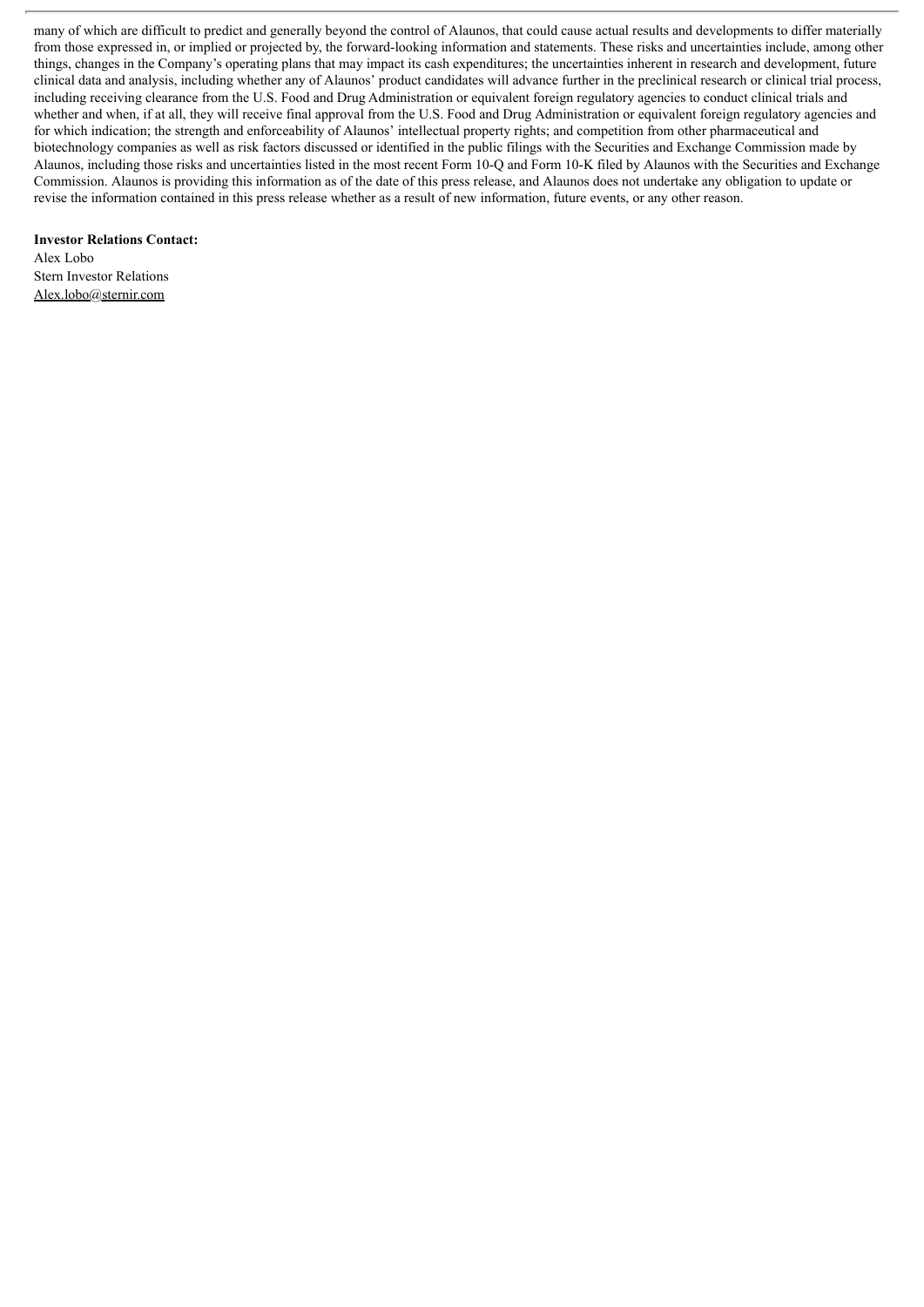#### **Alaunos Therapeutics, Inc** Statement of Operations (In thousands except per share data)

|                                                                                                              | For the Three Months Ended<br>March 31<br>(Unaudited) |             |    |             |  |
|--------------------------------------------------------------------------------------------------------------|-------------------------------------------------------|-------------|----|-------------|--|
|                                                                                                              |                                                       | 2022        |    | 2021        |  |
| Operating expenses:                                                                                          |                                                       |             |    |             |  |
| Research and development                                                                                     | \$                                                    | 5,580       | \$ | 13,336      |  |
| General and administrative                                                                                   |                                                       | 3,505       |    | 8,227       |  |
| Total operating expenses                                                                                     |                                                       | 9,085       |    | 21,563      |  |
| Loss from operations                                                                                         |                                                       | (9,085)     |    | (21, 563)   |  |
| Other income (expense), net                                                                                  |                                                       | (703)       |    | 9           |  |
| Net loss                                                                                                     |                                                       | (9,788)     |    | (21, 554)   |  |
| Net loss applicable to common stockholders                                                                   |                                                       | (9,788)     |    | (21, 554)   |  |
| Basic and diluted net loss per share                                                                         | S                                                     | (0.05)      | \$ | (0.10)      |  |
| Weighted average number of common shares outstanding used to compute basic and diluted net loss per<br>share |                                                       | 214,946,569 |    | 213,954,665 |  |